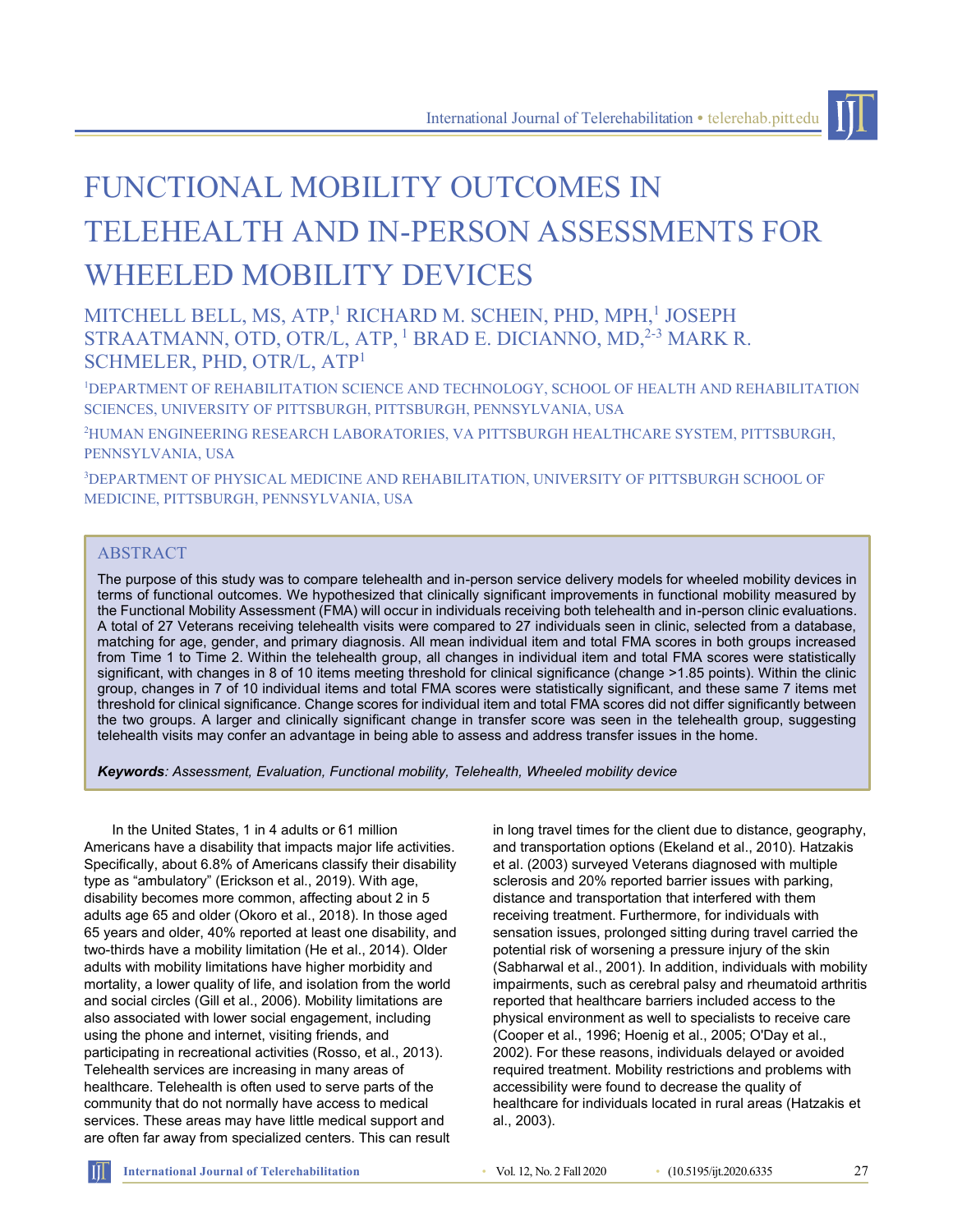The Department of Veterans Affairs' (VA) runs the largest healthcare system in the United States, with over 9 million Veterans enrolled. Veterans receive care at 172 medical centers and over 1,000 outpatient clinics (U.S. Department of Veterans Affairs, 2016). In 2016, the VA had over 700,000 Veterans using a form of telehealth, 45% of whom were living in rural communities and determined to have limited access to VA healthcare. Over 900 locations and 50 medical specialties use telehealth services. Veterans have reported 88%-94% satisfaction rates with the telehealth services (U.S. Department of Veterans Affairs, 2016). With a high population of Veterans who live in rural areas, the VA has been a leader in developing, testing, and implementing new telehealth services to ensure all Veterans are receiving a high quality of care.

For telehealth to move forward, results must yield equivalent clinical outcomes to conventional in-person care to ensure that telehealth does not deliver inferior care. Meaningful control and comparison groups must be used, and patients with varying demographics (e.g., gender, age, ethnicity, race) must be included in the samples to improve the generalizability of the findings. Graham et al. (2019) provides a scoping review analyzing research on the effects and processes of telehealth wheelchair and seating assessment and the perceptions of wheelchair users and healthcare providers of telehealth. Initial studies suggest that tele-wheelchair assessment maybe as effective as inperson assessment in reaching decisions about wheelchair and seating modifications and prescriptions (Cooper et al., 2002; Malagodi et al., 1998). Cooper et al. (2002) reported no significant differences in the wheelchair and seating equipment prescribed by assessors when using remote versus in-person assessment; however, limited information about wheelchair users' health condition or complexity was provided. In a descriptive case analysis of prescribed adaptive equipment, Malagodi et al. (1998) concluded that differences between in-person and tele-wheelchair assessment were clinically insignificant based on a descriptive comparison of prescribed wheelchair/modifications. Recent studies such as Dallolio et al. (2008) used telehealth and standard care after patients were discharged from an inpatient spinal cord injury rehabilitation unit and noted some improvements in grooming, dressing and transfers for those receiving telehealth services at one site. Lastly, Schein et al. (2010) evaluated the equivalency of wheeled mobility and seating assessments delivered under two conditions: in-person at a local clinic and via telerehabilitation at a remotely located clinic. He concluded that there was no difference in wheelchair user perceived function between tele and inperson wheelchair assessment measured by the Functioning Everyday with a Wheelchair (FEW) outcome tool except for the item of transportation.

The purpose of this study was to compare telehealth and in-person service delivery models for wheeled mobility devices in terms of functional outcomes. We hypothesized

that clinically significant improvements in functional mobility measured by the Functional Mobility Assessment (FMA) will occur in individuals receiving new wheeled mobility devices via both telehealth and in-person clinic evaluations.

# **METHODS**

This project was designated as a quality improvement project. Approval was obtained from the Veterans Affairs Pittsburgh Healthcare System (VAPHS) Quality Improvement Committee, which provided permission to publish the results.

Prospective data were collected from telehealth visits conducted between November 2017 and July 2018 at the wheelchair seating clinic at VAPHS System. In-service training was conducted at the VAPHS Wheelchair Clinic to explain the service delivery protocol to the occupational and/or physical therapists assisting with the project. Grenier (2018) provides a comprehensive overview of the development and implementation of the service delivery protocol used for this home-based telerehabilitation assessment for wheelchair seating and mobility. The opportunity to participate in the study was presented to the Veteran when scheduling their appointment. Those who agreed to participate and fulfilled the set of criteria were screened and triaged by a treating provider for appropriateness and scheduling.

Veterans receiving telehealth services were matched to non-Veterans who received in-person assessments for wheeled mobility devices based on age within one year, gender, and primary diagnosis. Matched participants were located within the Functional Mobility Assessment (FMA) and associated Uniform Dataset (UDS) outcomes management system. This registry is a strategy developed between the University of Pittsburgh and US Rehab, which is comprised of a nationwide network of mobility equipment providers (Schmeler et al., 2019). US Rehab providers collect FMA/UDS at set multiple times following provision of a mobility device. The goal of the registry is to monitor progress, accrue large data, perform Quality Assurance, and conduct research on the effectiveness of device interventions and service delivery models.

The telehealth and in-person clinic evaluations followed the Rehabilitation Engineering and Assistive Technology Society of North America (RESNA) best-practice guidelines when choosing an appropriate device for mobility. RESNA's Wheelchair Service Provision Guide was created to show the essential steps when providing a wheelchair. It considers important factors including the current technology used, environment, support system activity, participation, body functions and structures, and the goals of the client (Arledge et al, 2011).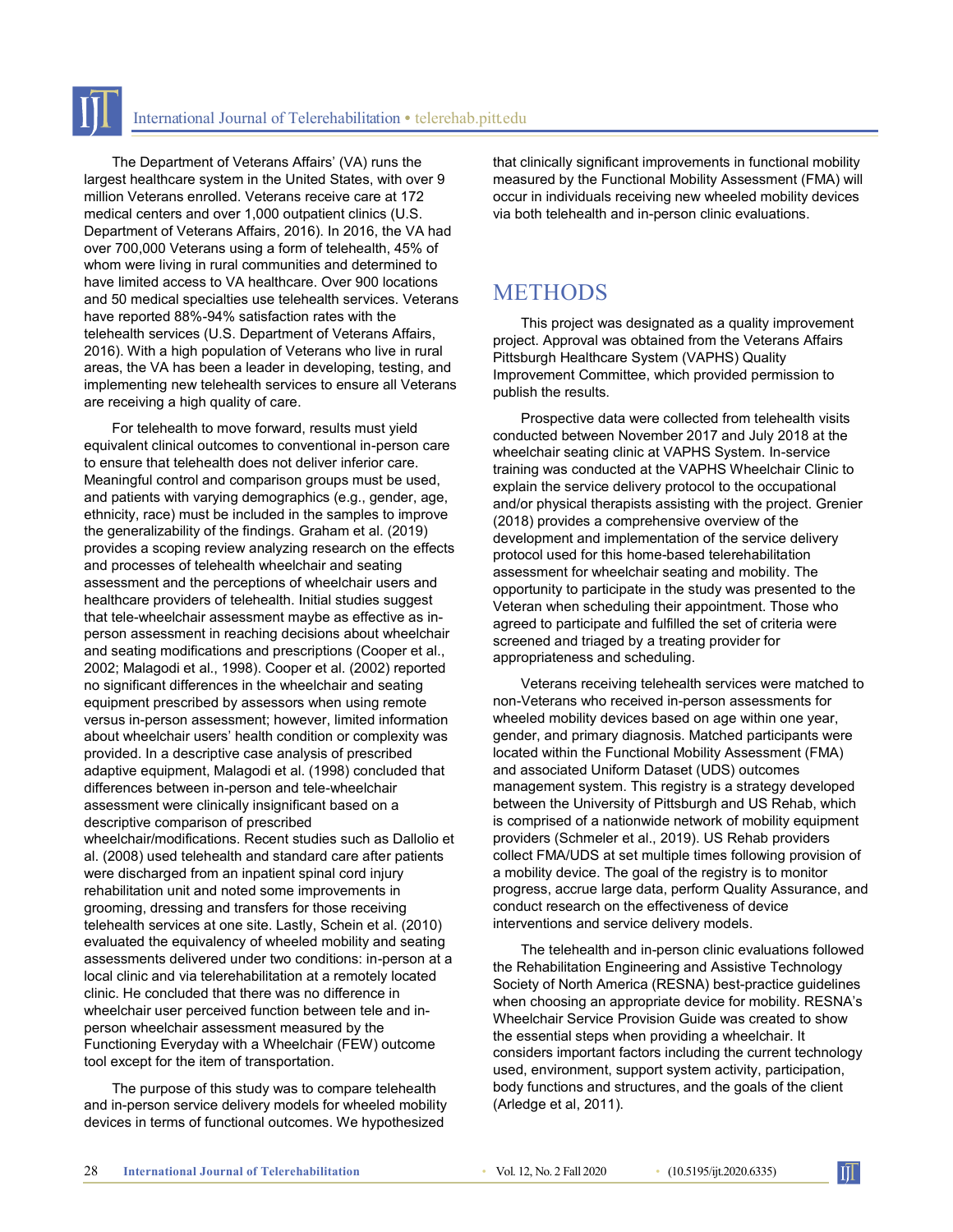The FMA is a patient-reported outcome questionnaire that assesses a person's satisfaction in performing common mobility related activities of daily living such as health needs, reaching, transfers, personal care tasks, indoor mobility, outdoor mobility, and using transportation resources (Kumar et al., 2013; Paulisso et al., 2019). Each of ten items is scored on a scale of 1 (completely disagree) to 6 (completely agree) to reflect level of agreement in selfperceived satisfaction in performing the mobility-related activity of daily living. A total score is then calculated from individual items. The tool typically takes less than 5 minutes to administer and serves as an outcome measure given scores can be compared pre provision and post provision of a properly fitted device. A mean change of  $\geq 1.85$  points is considered a clinically significant change for each of the items (Schein et al., 2010; Schmeler, 2005).

The FMA was administered at two time points. Time 1 (T1) was collected upon initial assessment for a mobility device, and Time 2 (T2) was collected at least 21 days postdelivery of receiving a new mobility device. Veterans receiving telehealth assessments completed the FMA during their telehealth evaluation and then over the phone at T2 from a member of the VAPHS Wheelchair Seating team. In the clinic group, T1 scores were collected at the in-person visit with the therapist, and T2 scores were collected over the phone or by a mailed-in survey. All FMA data were collected by trained personnel.

In order to be included in the analysis, cases in both groups must have met the following criteria: FMA T1 was complete; FMA T2 was complete; and participant was seen by a credentialed Assistive Technology Professional for their clinic or telehealth evaluation.

# DATA ANALYSIS

IBM SPSS Statistics 25 was used for all analyses. Age was compared across groups using a paired samples t-test. Device used at baseline and follow up was compared across groups using Fishers Exact tests. Individual Wilcoxon signed-rank tests were used within and between groups to compare individual and total FMA item scores at T1 and T2. Change scores were calculated by taking the difference between individual item and total FMA scores at T1 and T2 for both groups, and then change scores were compared using Wilcoxon signed-rank tests. A Bonferroni correction was used for multiple comparisons where alpha level was set to 0.005 instead of 0.05 due to having 11 individual analyses (10 items and 1 total scare  $(0.05/11 = 0.005)$ .

## RESULTS

A total of 43 Veterans were assessed with telehealth, but 16 lacked follow up data. Therefore, 27 Veterans were included and matched to 27 participants from the UDS. The ages reported for the two groups were  $81.6 \pm 8.6$ (telehealth) and  $79.9 \pm 9.1$  (clinic) years. There was not a significant difference between groups for the type of mobility devices participants use at T1 but there was a significant difference (<0.001) for the type of mobility devices prescribed between the two groups. See Table 1 for demographic information.

#### Table 1

#### *Demographics*

| <b>Telehealth</b> | Clinic           | Z           | p     | <b>Statistical</b><br>test   |
|-------------------|------------------|-------------|-------|------------------------------|
| $N = 27$          | $N = 27$         |             |       |                              |
| $81.63 \pm 8.58$  | $79.93 \pm 9.14$ | $0.706$ (t) | 0.483 | Paired<br>samples t-<br>test |
|                   |                  |             |       |                              |
| 27 (100%)         | 27 (100%)        |             |       |                              |
| $0(0\%)$          | $0(0\%)$         |             |       |                              |
|                   |                  |             |       |                              |
| $2(7.4\%)$        | $2(7.4\%)$       |             |       |                              |
| $3(11.1\%)$       | $3(11.1\%)$      |             |       |                              |
| 5(18.5%)          | 5(18.5%)         |             |       |                              |
|                   |                  |             |       |                              |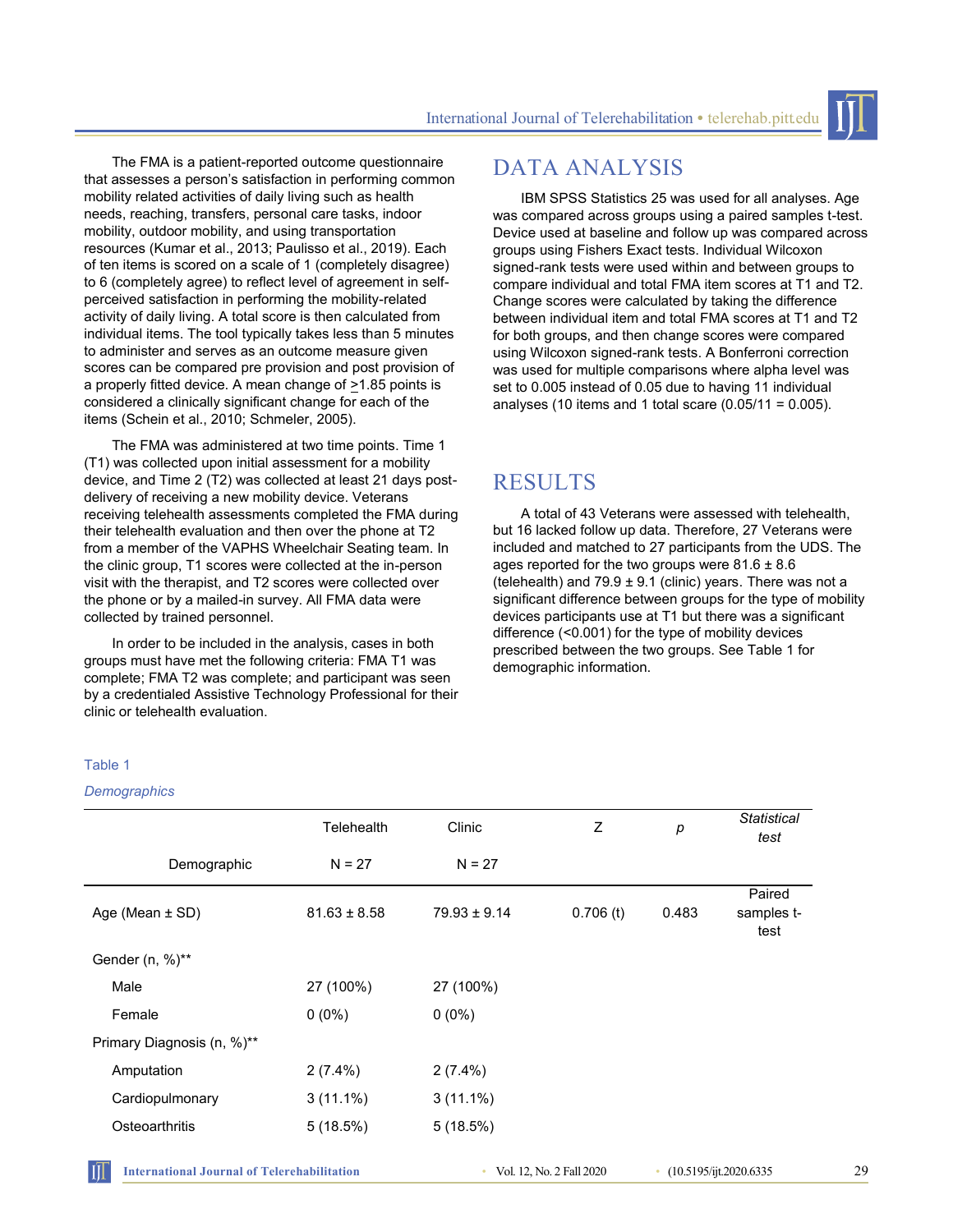|                  | International Journal of Telerehabilitation • telerehab.pitt.edu |            |             |            |                   |
|------------------|------------------------------------------------------------------|------------|-------------|------------|-------------------|
|                  | <b>Other Neuromuscular</b><br>Conditions                         | 8 (29.6%)  | 8 (29.6%)   |            |                   |
|                  | Parkinson Disease                                                | 1(3.7%)    | 1(3.7%)     |            |                   |
|                  | SCI (tetraplegia)                                                | 1(3.7%)    | 1(3.7%)     |            |                   |
|                  | Stroke                                                           | 7 (25.9%)  | 7 (25.9%)   |            |                   |
| Device at Time 1 |                                                                  |            | 0.342       | Fishers    |                   |
|                  | No Device                                                        | 1(3.7%)    | $2(7.4\%)$  |            | <b>Exact Test</b> |
|                  | <b>Transport Chair</b>                                           | 1(3.7%)    | $0(0.0\%)$  |            |                   |
|                  | Cane/Crutches/Walker                                             | 12 (44.4%) | 10 (37.0%)  |            |                   |
|                  | POV/Scooter                                                      | $0(0.0\%)$ | 1(3.7%)     |            |                   |
|                  | K0001/K0002 MWC                                                  | $0(0.0\%)$ | $2(7.4\%)$  |            |                   |
|                  | K0003/K0004 MWC                                                  | 8 (29.6%)  | 1(3.7%)     |            |                   |
|                  | K0009/Not Coded MWC                                              | $0(0.0\%)$ | 1(3.7%)     |            |                   |
|                  | Group 1 PWC                                                      | $0(0.0\%)$ | 1(3.7%)     |            |                   |
|                  | Group 2 PWC                                                      | 1(3.7%)    | 6(22.2%)    |            |                   |
|                  | Group 3 PWC                                                      | 4 (14.8%)  | $3(11.1\%)$ |            |                   |
|                  | Device at Time 2                                                 |            |             | $< 0.001*$ | Fishers           |
|                  | <b>Transport Chair</b>                                           | 1(3.7%)    | $0(0.0\%)$  |            | <b>Exact Test</b> |
|                  | K0003/K0004 MWC                                                  | $0(0.0\%)$ | 1(3.7%)     |            |                   |
|                  | K0005 Ultralight MWC                                             | 10 (37.0%) | 1(3.7%)     |            |                   |
|                  | Tilt-in-Space MWC                                                | $2(7.4\%)$ | $0(0.0\%)$  |            |                   |
|                  | Group 1 PWC                                                      | 1(3.7%)    | $0(0.0\%)$  |            |                   |
|                  | Group 2 PWC                                                      | $0(0.0\%)$ | 12 (0.0%)   |            |                   |
|                  | Group 3 PWC                                                      | 12 (44.4%) | 13 (48.1%)  |            |                   |
|                  | Group 4 PWC                                                      | 1(3.7%)    | $0(0.0\%)$  |            |                   |
|                  |                                                                  |            |             |            |                   |

\*statistically significant at 0.005 level\*\*p value not reported due to matching

SD = standard deviation; SCI = spinal cord injury; POV = power operated vehicle; MWC = manual

wheelchair; and PWC = power wheelchair

rТ

Table 2 shows results of comparing baseline FMA scores between the two groups. Six participants marked 'Does Not Apply' for one individual item, and two marked 'Does Not Apply' for two items (1.8% responses). No statistically significant differences were found in FMA scores at T1.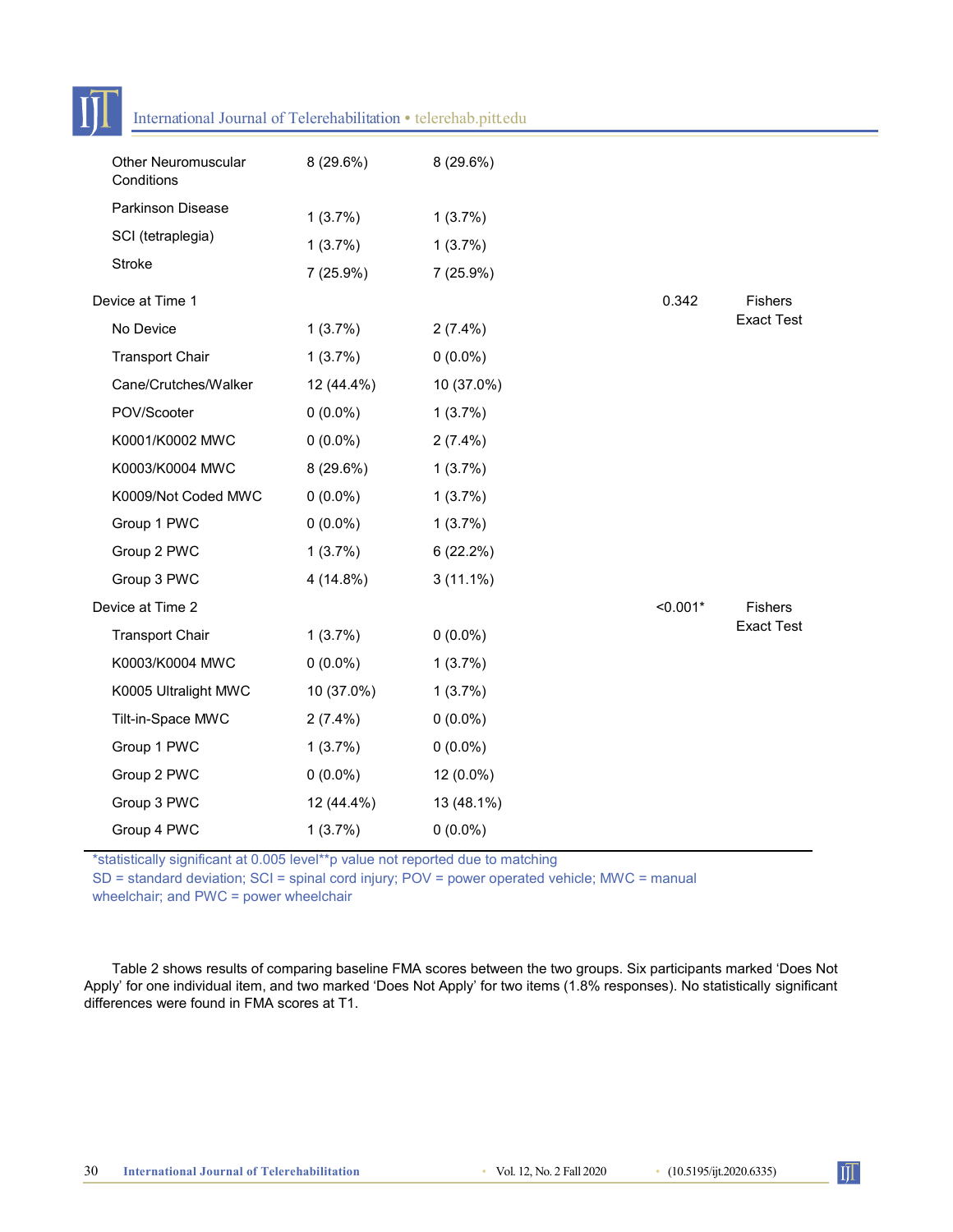

### Table 2

*Time 1 FMA Mean Scores*

|                         | Telehealth    | Clinic        | р     |  |
|-------------------------|---------------|---------------|-------|--|
| <b>FMA</b> Item         | $N = 27$      | $N = 27$      |       |  |
| Daily Routine           | 3.56(1.91)    | 2.44(1.76)    | 0.013 |  |
| Comfort                 | 3.26(1.72)    | 2.46(1.96)    | 0.154 |  |
| Health                  | 3.33(1.80)    | 2.69(1.87)    | 0.304 |  |
| Operate                 | 3.67(1.82)    | 2.81(1.92)    | 0.119 |  |
| Reach                   | 2.89(1.85)    | 2.92(1.89)    | 0.988 |  |
| <b>Transfers</b>        | 3.93(1.62)    | 3.46(1.79)    | 0.351 |  |
| Personal Care           | 4.11 (1.67)   | 2.88(1.64)    | 0.009 |  |
| <b>Indoor Mobility</b>  | 4.44 (1.40)   | 3.11(1.78)    | 0.013 |  |
| <b>Outdoor Mobility</b> | 2.00(1.54)    | 2.44(1.85)    | 0.366 |  |
| Transportation          | 3.30(1.98)    | 3.21(1.69)    | 0.687 |  |
| Total                   | 34.48 (12.91) | 27.33 (15.59) | 0.141 |  |

\*statistically significant at 0.005 using Wilcoxon signed rank tests and Bonferroni correction FMA = Functional Mobility Assessment

Table 3 shows results of comparing T2 FMA scores between the two groups. One participant marked 'Does Not Apply' for one individual FMA item (0.2% of responses). The FMA score for transfers was significantly higher in the telehealth group than the clinic group, but no other FMA scores were significantly different.

### Table 3

ŤĪ

*Time 2 FMA Mean Scores*

|                         | Telehealth FMA | Clinic FMA    | p        |
|-------------------------|----------------|---------------|----------|
| <b>FMA</b> Item         | $N = 27$       | $N = 27$      |          |
| Daily Routine           | 5.59(0.69)     | 4.89 (1.85)   | 0.126    |
| Comfort                 | 5.52(1.09)     | 4.93 (1.82)   | 0.154    |
| Health                  | 5.81(0.62)     | 5.15(1.79)    | 0.107    |
| Operate                 | 5.70(0.67)     | 5.00(1.75)    | 0.129    |
| Reach                   | 5.56(0.97)     | 4.70 (1.81)   | 0.063    |
| Transfers               | 5.93(0.27)     | 4.93 (1.66)   | $0.002*$ |
| Personal Care           | 5.74 (0.86)    | 4.89 (1.93)   | 0.055    |
| <b>Indoor Mobility</b>  | 5.78 (0.42)    | 5.44(1.37)    | 0.458    |
| <b>Outdoor Mobility</b> | 5.52(0.85)     | 4.81 (1.90)   | 0.108    |
| Transportation          | 5.56(0.97)     | 4.31(2.15)    | 0.014    |
| Total                   | 56.70 (4.72)   | 48.89 (14.70) | 0.025    |

\*statistically significant at 0.005 using Wilcoxon signed-rank tests and Bonferroni correction FMA = Functional Mobility Assessment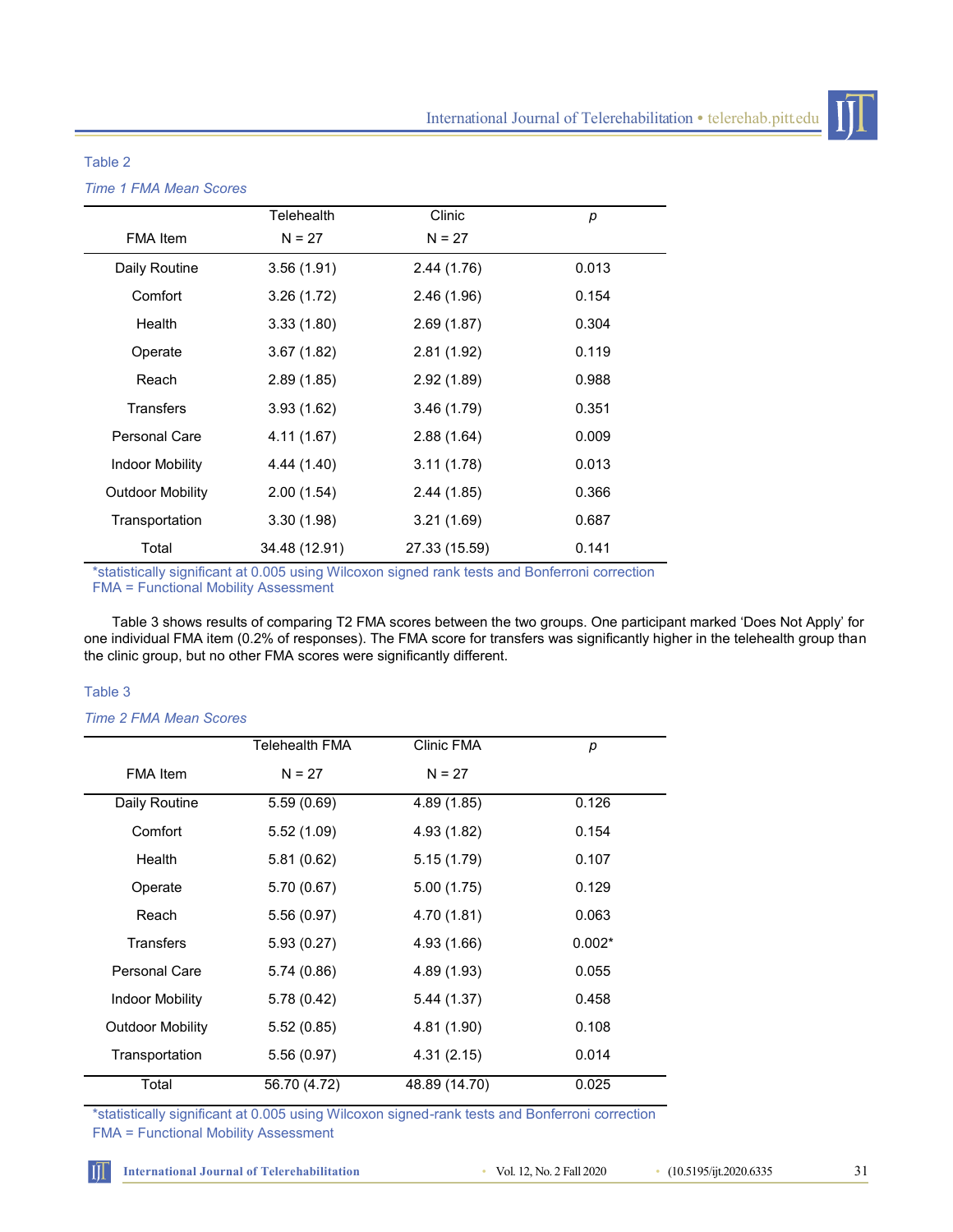### International Journal of Telerehabilitation **•** telerehab.pitt.edu

All mean individual item and total FMA scores in both groups increased from T1 to T2. Figure 1 shows the mean change in each of the individual FMA item scores with a solid horizontal black line at the clinically significant threshold change of 1.85. Within the telehealth group, all changes in individual item and total FMA scores were statistically significant, with changes in 8 of 10 items meeting threshold for clinical significance (change  $\geq 1.85$ points) (personal care and indoor mobility did not reach threshold for clinically significant improvement). Within the clinic group, changes in 7 of 10 individual items and total FMA scores were statistically significant, and these same seven items met threshold for clinical significance (reach, transfers, and transportation). Table 4 reports p values for comparison of individual item and total FMA scores within each group. Change scores for individual item and total FMA scores did not differ significantly between the two groups.

#### Table 4

*Significance levels of FMA Scores at Time 1 Compared to Time 2 within Both Groups*

|                     | Telehealth | Clinic     |  |
|---------------------|------------|------------|--|
| FMA Item            | р          | р          |  |
| Daily Routine       | $< 0.001*$ | $< 0.001*$ |  |
| Comfort             | $< 0.001*$ | $0.001*$   |  |
| Health              | $< 0.001*$ | $0.001*$   |  |
| Operate             | $< 0.001*$ | $0.001*$   |  |
| Reach               | $< 0.001*$ | 0.005      |  |
| Transfers           | $< 0.001*$ | 0.008      |  |
| Personal Care       | $0.001*$   | $0.003*$   |  |
| Indoor Mobility     | $< 0.001*$ | $< 0.001*$ |  |
| Outdoor<br>Mobility | $< 0.001*$ | $0.001*$   |  |
| Transportation      | $< 0.001*$ | 0.074      |  |
| Total               | $< 0.001*$ | $< 0.001*$ |  |

\*statistically significant at 0.005 using Wilcoxon signedrank tests and Bonferroni correction FMA = Functional Mobility Assessment

#### Figure 1

*Mean Change in FMA Scores*



### **DISCUSSION**

For people with mobility impairments, access to care and to practitioners with special training in wheeled mobility and seating is difficult and cumbersome (Cooper et al., 1996; Hoenig et al., 2005). Telehealth is not intended to supplant existing traditional wheeled mobility and seating assessments, but rather to provide an alternative method of delivering services. Similar to Cooper et al. (2002) when prescribing a particular device under telehealth, this study accounted for the wheelchair users' health condition (i.e., diagnosis) and complexity as it relates to their FMA score on specific functional items. In addition, similar results to Dallolio et al. (2008) where authors noted some improvements in grooming, dressing and transfer tasks after discharge, this study found a clinical significance in specific functional tasks such as daily routine, comfort, health, operate, personal care, and outdoor mobility via telehealth or traditional in-person after a new wheeled mobility device was prescribed.

This study demonstrated increases in all FMA items and total score, regardless of whether the visit was conducted in clinic or via telehealth. Similar to Schein et al. (2010) which found no significant differences in Functioning Everyday with a Wheelchair outcome item scores at pre or posttest (except for transportation), the authors found no significant differences at T1 or T2 except for transfer measured by the FMA. The FMA is a derivative of the FEW developed by researchers at the University of Pittsburgh. A likely reason why change scores for individual items and

Ĥ.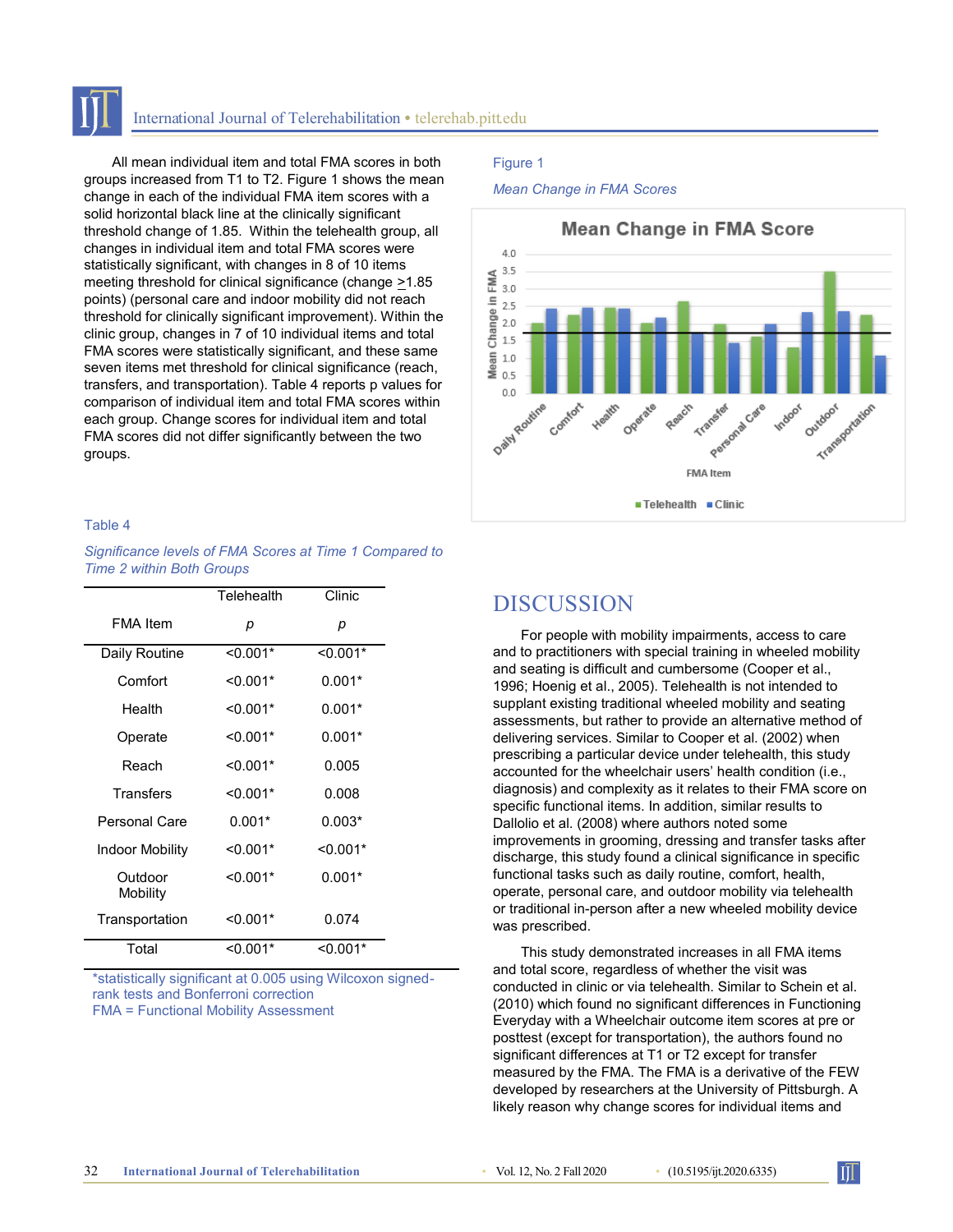total FMA scores did not differ significantly between the two groups were that both groups at T1 and T2 were already using high-end customized manual and power wheelchairs. In the telehealth group, increases in indoor mobility and personal care items were statistically significant but likely did not reach threshold for a clinically significant change because they were already relatively high at baseline. In the clinic group, the changes in the reach and transportation domains likely did not reach threshold for clinically or statistically significant change because the majority of individuals received power wheelchairs with various seat functions but not specifically seat elevation, which may not have facilitated reaching and may have been more difficult to transport. This could be due to the absence of funding for seat elevators and vehicle lifts, both of which are out-ofpocket expenses to participants within the clinic group which followed Medicare insurance policies and regulations. Therefore, participants would not see as great improvements in functional tasks such as transfers, reach, and transportation. Compared to the telehealth group where Veterans Administration (VA) insurance policies and regulations differ in terms of what accessories (e.g., seat elevator and vehicle lifts) are covered benefits. In addition, the higher change in improvement on outdoor mobility for the telehealth group can likely be attributed again to the difference in funding regulations between the VA and Medicare insurance. Through Medicare and some other insurance policies (used in the clinic setting), these funding sources are mostly concerned with mobility use inside the home only. The FMA domain for transfers did not improve to a clinically or statistically significant level in the clinic group but did improve to these thresholds in the telehealth group. The transfer score was also significantly higher at T2 in the telehealth group compared to the clinic group, possibly suggesting that telehealth visits confer some advantages in being able to assess and address transfer issues in the home.

# STUDY LIMITATIONS

Several limitations deserve discussion. First, even though the groups were matched on diagnosis, age, and gender, they were not perfectly matched. One group included Veterans receiving devices in a VA system, while the other included civilians receiving devices in a non-VA system. Specifically, funding policies for mobility devices were different between the two groups. Although the groups started out with a similar distribution of devices, the distribution of types of devices that they received were different. Therefore, the improvements seen in both groups may not necessarily be entirely due to the method of service delivery. However, all individuals were assessed by trained certified Assistive Technology Professionals using best practice protocols, and a majority of individuals in both groups received high quality devices, such as ultralight

manual wheelchairs, or Group 2 to 4 power wheelchairs, suggesting the quality of evaluation or technology is less likely to have affected outcomes. A second limitation is that the FMA was administered across the two groups in different settings. However, strict protocols as described by Grenier (2018) and Schmeler (2019) were followed. Third, our methods increased the likelihood of a Type II error, but the consistent trends seen between and within groups provide some confidence that similar trends would be seen with larger samples. Lastly a ceiling effect may have limited our ability to detect changes in some FMA scores.

# **CONCLUSION**

The study compared telehealth and in-person service delivery models for wheeled mobility devices in terms of functional outcomes measured by the FMA. Telehealth is not intended to supplant existing traditional wheeled mobility and seating assessments but rather to provide an alternative method of delivering services. Using telehealth in the home setting allowed therapists to not only evaluate the client in their natural environment, but to also determine the accessibility of that environment. The majority of FMA items displayed clinically significant increases after provision of a mobility device via telehealth and in-person clinic evaluation. Specifically, a larger and clinically significant change in transfer score was seen in the telehealth group, suggesting telehealth visits may confer some advantages in being able to assess and address transfer issues in the home.

### Author ORCID Numbers:

Richard M. Schein, ORCID No. 0000-0002-9059-9672 Brad E. Dicianno, ORCID No. 0000-0003-0738-0192 Mark R. Schmeler, ORCID No: 0000-0001-8173-5452

This project was funded as a FY17 MyVA Access Improvement Project through The Office of the Under Secretary for Health (USH) and the Office of Rural Health (URH) in collaboration with The Office of Veterans Access to Care (OVAC).

Corresponding Author: Mark R. Schmeler, PhD, OTR/L, ATP University of Pittsburgh Department of Rehabilitation Science and Technology 6425 Penn Ave, Suite 401 Pittsburgh, PA 15206 E-mail: [schmeler@pitt.edu](mailto:schmeler@pitt.edu)

## **REFERENCES**

Arledge, S., Armstrong, W., Babinec, M., Dicianno, B.E., Digiovine, C., Dyson-Hudson, T., & Stogner, J. (2011). RESNA Wheelchair Service Provision Guide. *Rehabilitation*